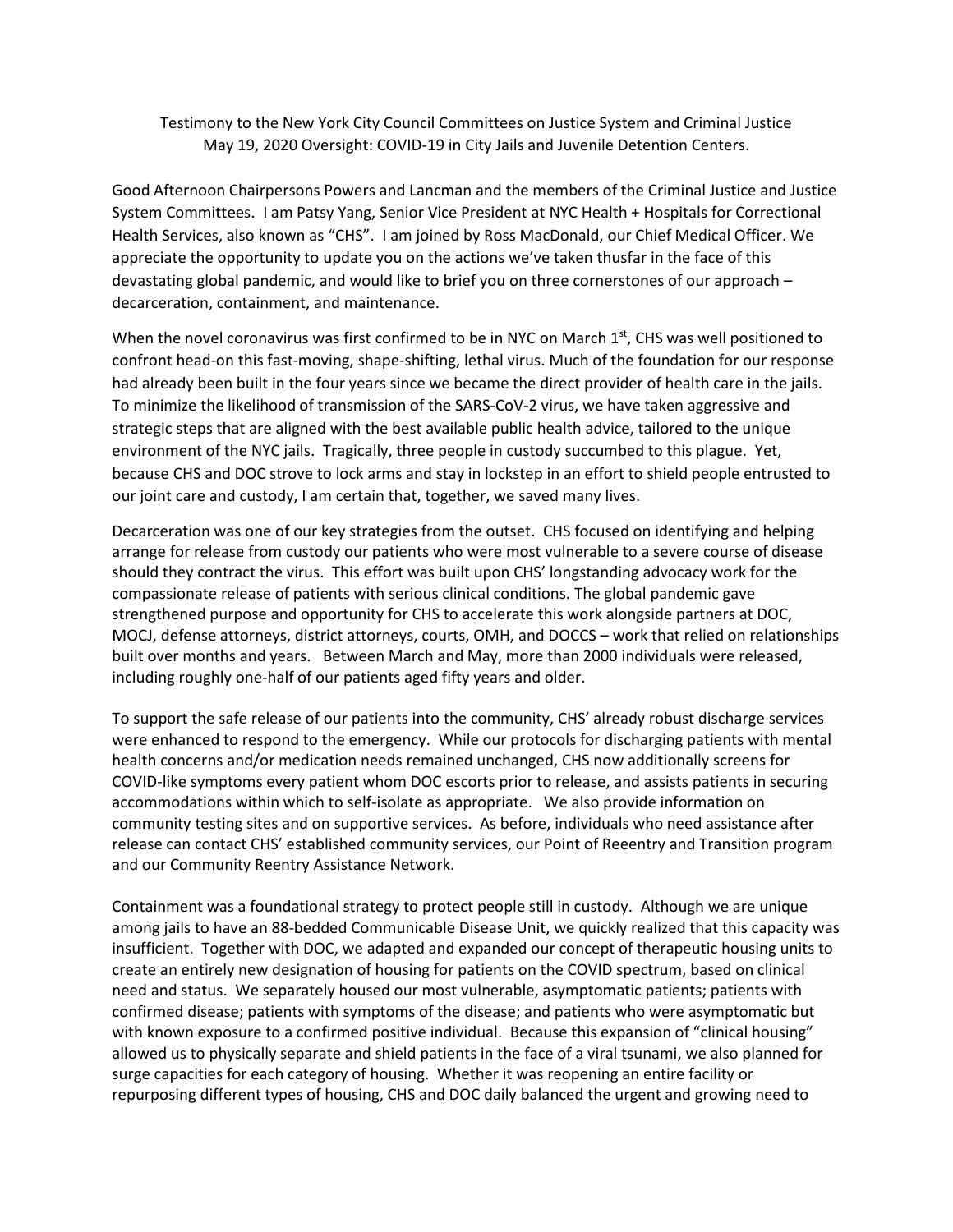protectively house patients, against the shrinking availability of both our staffs who were themselves getting sick. The housing plan that CHS and DOC implemented involved almost 200 housing units and thousands of beds; during this current outbreak, a maximum of 278 isolation and 2,889 quarantine beds were occupied.

Another key element of our containment strategy was testing. We instituted an early and aggressive COVID-19 antigen testing strategy that exceeds the standards being employed in the larger community. We test at a rate 4.3 times higher than New York City. Our approach to testing was more aggressive for a number of reasons, ranging from the cognizance of the likely higher toll on our patients who already bear a heavier burden of underlying conditions that predispose them to more severe outcomes; to the realities that, while congregate settings make physical distancing difficult, a person's COVID status helped inform housing decisions that are protective. We test symptomatic patients; patients who are asymptomatic but highly vulnerable; and universally all individuals newly entering the system regardless of symptoms. As of May 15<sup>th</sup>, the number of antigen tests among patients total 1,270 of which 537 were positive. We expect to begin conducting antibody testing among our patients this week. As our understanding of the disease has evolved, so have our testing strategies. We continue to proactively pursue all available laboratory resources to take advantage of rapidly developing technology because these will continue to be key as we prepare for the resurgence of this still-present virus.

The third key strategy for protecting our patients from SARS-CoV-2 was maintenance of access to health care services despite mandates to minimize person-to-person contact between patients and between patients and staff in waiting rooms, clinics, and in transit to and from housing areas. In accordance with the emergency declarations, many health care systems reduced or closed nonessential services, which resulted in the curtailment of certain elective specialty appointments during the height of this last wave of the epidemic. However, while elective and non-urgent visits were adjusted, access to medical, nursing, and mental health services; ongoing substance use treatment; and medications remained unchanged. We continued to be present in therapeutic housing units, and access to programming remained largely unchanged. Emergency response, urgent care, and nurse and physician availability continued around the clock. As before, we review missed scheduled visits to prioritize escort to clinic accordingly. As always, any patient in mental health crisis or in need of urgent medical attention alerted DOC who contacted us.

While maintaining these core services, we built new workflows and systems given the realities of this pandemic. This required maintaining adequate PPE according to the latest guidelines, responsiveness to the latest clinical guidance, and constant communication with our staff. We safely managed the majority of COVID patients who developed disease without burdening our hospital partners, and aggressively monitored for signs of more severe disease so that we could escalate care at the earliest signs of trouble. We incorporated COVID-specific screening at every contact point within the criminal justice process – at prearraignment, admission, every clinical encounter, and discharge. We worked with our partner, ACS, to transfer into our care at the Horizon facility any youth who was suspected or confirmed to have COVID-19.

We balanced the public health imperative to minimize person-to-person contact with our unflagging commitment to health care access by expanding our already pioneering use of technology. Our years of experience and our infrastructure allowed us to use telehealth video connections to minimize interruptions in care during this crisis. Working with DOC, we were able to establish new secure telephonic connections for patients in any housing area to contact CHS directly, whether it was to report health concerns including COVID-like symptoms or to talk through anxieties about the disease. These